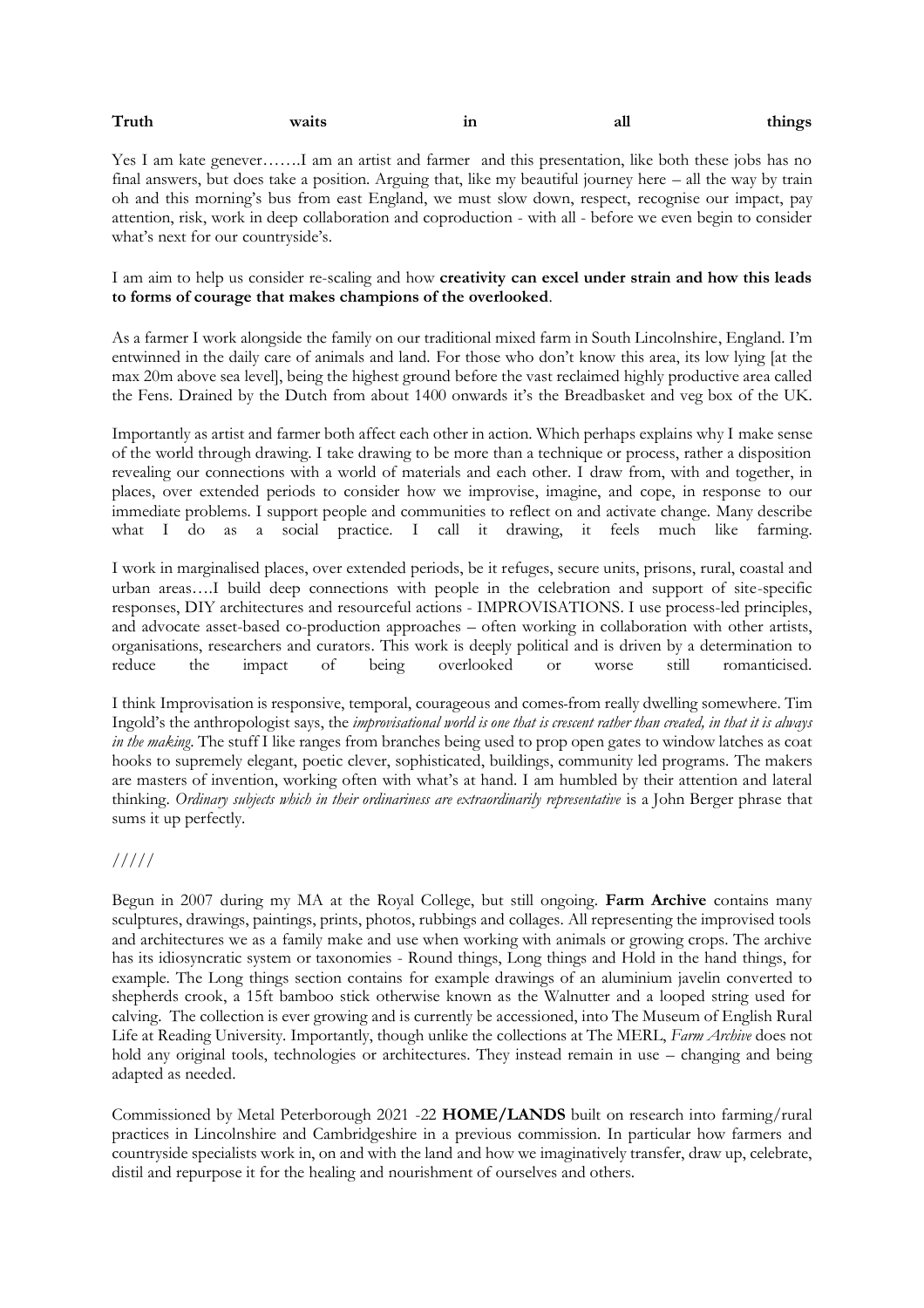These photos made during the research phase include images of Bowman's Pumpkins. Europe's largest pumpkin producer, growing in excess of 5 million 'Halloween units' a year. The labour force are majority Bulgarian economic migrants who work 12-hour shifts 12 days on. Alongside this I also interviewed people including flower arrangers, roofers, foresters, sheep farmers and an alpaca farming reiki master.! I then made new works in response which included social events, facilitated conversations, photography, print and pottery… All the work combined to form a reflection on making, embedded lives and how identities and values form in complex and layered ways.

Hosted in unique rural spaces such as village halls **F.E.A.S.T.** [Farming. Environment. Agriculture. Sustainability. Tabled] brings people together and encourages debate by linking social, environmental, scientific and cultural thinking in an artful way. Begun in 2018 with Dr Liz Genever a scientist and agricultural consultant, in response to the lack of understanding across and between sectors F.E.A.S.T. builds on both our individual specialisms and our roles as farmers.

F.E.A.S.T always incorporates a weekend take-over of a unique community-based venue. A curated exhibition of 2 artists whose work is relevant to the F.E.A.S.T themes and who are local to setting. A collaboration with cooks who help create a dinner of locally sourced food including food waste. Each meal is opened with a specific provocations from both the arts and science.

In 2018//2020with arts council England funding project I explored communities living in sites I describe as **half land half water**…Fragile eastern England sites, where residents respond to their immediate stress in clever ways. The works aimed to mirror to the disenfranchised residents and reveal to wider audiences glorious tangible and intangible knowledges and tenacity. For example the becalmed boat/houses in **Eulogy to those who lost their lives at sea** began as coal barges before being washed up in a flood in 1950 which have since been DIY converted to dwellings using cheap at hand materials. They are constantly being adapted and extended masking the humble boat at each of their centres. Professor Stephen Walker at Uni of Manc said: *As well as celebrating improvisation they draw attention to ongoing negotiation and ask us to look the other way, or look another way*

## /////

But how does all this help us consider Re-Scaling the Rural…. ? What follows is a list series of bullet written using word or idea association. Ultimately it's a condensed bit of thinking that's draws on hunches, experience and research. It's the stuff I think is important about working in marginalised settings.

- 1. I would argue that 99% of the people I work alongside didn't go to art school, and therefore didn't unlike me spend the first two weeks of their degree on a set assignment that meant we were only allowed to use orange crayons, in a white room that had classical music piped in - an attempt via 90s fine art training to perhaps rip off Bauhaus's *Vorkurs* foundational approaches to get us to deconstruct and think laterally. Instead the creativity in the communities I work alongside is born of unfettered artfulness, practical need and precarity.
- 2. Carl Rogers in 1980 wrote about some sprouting potatoes in a bucket in his basement. He said *their directional tendency can be trusted. The clue to understanding their behaviour is that they are striving, in the only ways that they perceive as available to them, to move toward growth, toward becoming. To healthy persons, the results may seem bizarre and futile, but they are life's desperate attempt to become itself.*
- 3. Carl also believed in offering his clients unconditional positive regard which a baker I know says is another way of showing love. There is no other way to work.
- 4. All people are working with the light available to them, but I definitely don't think they should be kept in buckets in the basement. However I do know the most incredible creative solutions and resourcefulness I've seen is born out of need and provides elegant solutions that are representative demonstrations of courage, radical-hope and humility. Ways of being that embrace empathy, generosity and acceptance.
- 5. Budgets that bring curiosity, investigative approaches and people like me to consider a 360 degree view is what's needed otherwise we risk keeping many people in the dark.
- 6. Development architect Nabeel Hamdi said in his book Small Change: *start small and start where it counts*. I like this.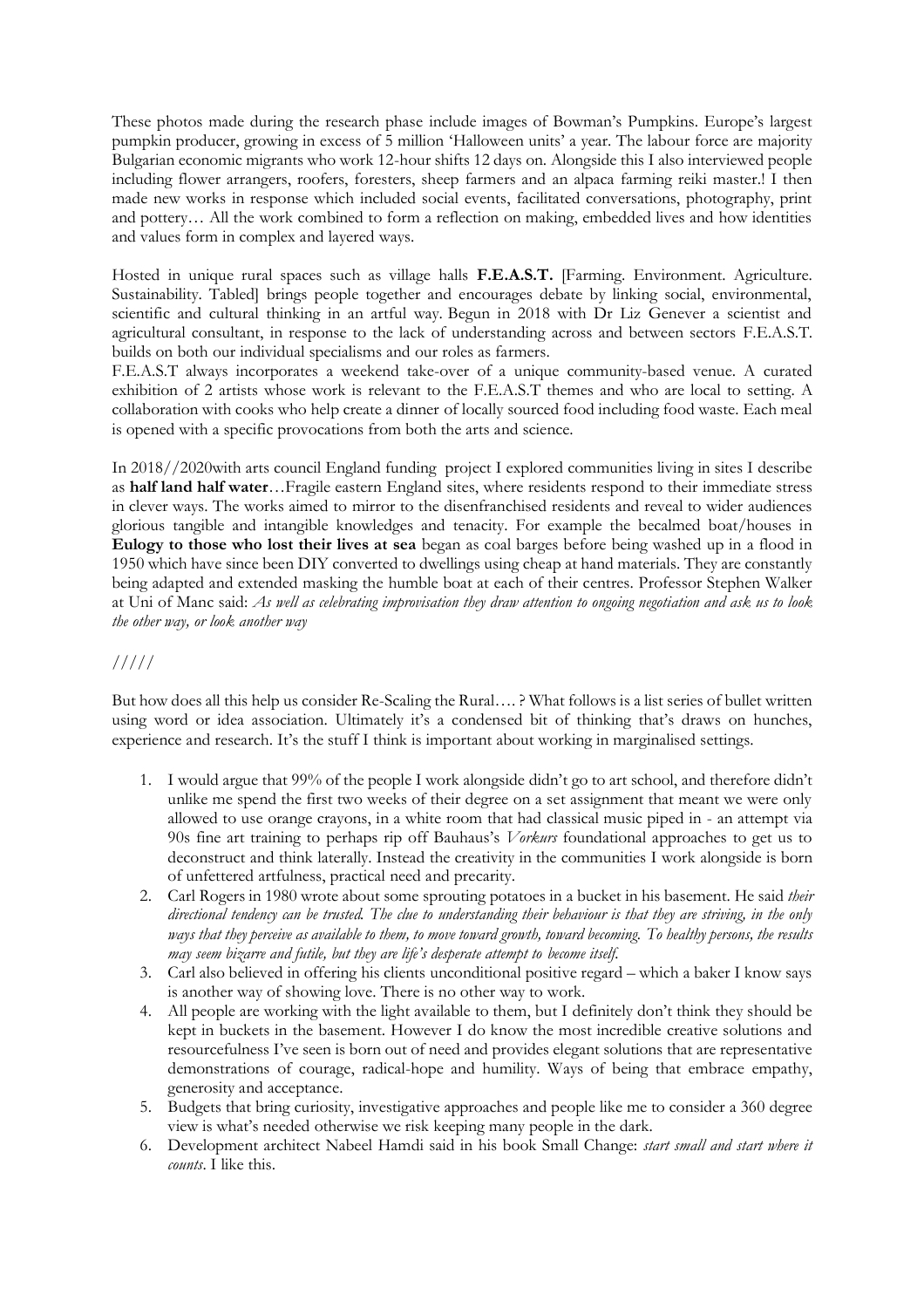- 7. However I think he bastardised it from Julia Cameron who in 1978 wrote the book The Artist Way and said something very similar…
- 8. Her book is a guide to unblocking the imagination, it uses free association and love to liberate ourselves from ourselves. So we can create despite fear. Change I know starts in the imagination.
- 9. She, like Freud, thought we wage a constant war between death instinct and life instinct. And that's going on out there too.
- 10. Adam Phillips who recently wrote: *Freedom is available - we may be determined by our biological destiny and our transgenerational histories, but within those constraints are viable freedoms*. But it's not easy, it takes work and encouragement.
- 11. I heard Dame Jo da Silva say: *we rush to rebuild, when in fact change in any scenario needs to be people centred and this takes time.* I say it takes more time than you think.
- 12. I think re-ing things by that I mean *re-new, re-generate, re-scale,* focuses us on nostalgic better pasts and imagined good futures. This a delusion.
- 13. Kintsugi on the other hand embraces the act of repair as a creative act rather than an attempt at returning something to a previous state and imagining it not changed.
- 14. On taking over the broken Glasgow CCA Director Francis McKee said something along the lines of *Now we are conceptually and financially bankrupt the CCA can only now see a new way…. open the doors let the local community in..*
- 15. Uncertainty can be uncomfortable. It's often tempting to stop pondering and jump to conclusions. But by resisting the temptation to dismiss, solve and despise, it's possible to open the door to discovering traits that are worthy of sympathy or admiration.
- 16. *Negative capability* which advises we rest in doubt, continue to pay attention and probe in order to understand things more completely - was a concept John Keats the poet described in 1817. I, like him believe, those who are willing to question their own assumptions and adopt new perspectives are in the best position to arrive at new insights.
- 17. Jonathon Lear's writing about cultural collapse and Plenty Coup the first nation Crow leader says: *We might see how his response to the challenging circumstances of his time, could be seen as courage. An ability to live well with the risks that inevitably attend human existence…. To be human is necessarily to be a vulnerable risk taker. In such a way radical hope might be not only compatible with courage: in times of radical change, it might function as a necessary constituent.*
- 18. Radical Hope at its core is like a crying baby reaching out it doesn't know what will come but does it anyway.
- 19. But we are not all loved babies some of us live in risky settings.
- 20. Living in risk excludes us from stable, resilience and makes us unwell. Healthy life enhancing risking is what I'm doing now!
- 21. Endemic low self-esteem persists in marginalised individuals and geographies it's the result of power imbalances and results in us all being afraid of our own greatness.
- 22. Yet the land and people are full of promise and potential.
- 23. The rural offers distinct cultural contributions yet these have systematically written out of our national museums and deemed unsophisticated by urban based, urban educated curators, makers, writers and thinkers.
- 24. The rural needs to be considered and supported like any other marginalised community.
- 25. This is stuff we all know, but again I reinforce: We all need to see ourselves be loved.
- 26. In the 90's Miyomoto Ryuji photographed the artfully made temporary shelters of the homeless in Japan– he said they are *not a random collage of recycled parts but rather proves an intentional installation that provide shelter, space, place and a sense of dignity to its disempowered residents. They reveal mankind's activities since Neolithic times, these hunter gathers show us the very origins…*
- 27. These hunter gathers like those who determinedly build boat houses or tools or trolleys balanced with their life, are all designers often with limited cash and little life security. Their experience of living is central to their ideas and its worth is bound only in feelings towards their creation,,, I argue it's an emotional rather than financial investment.
- 28. Marcel Mauss says in The Gift *One gives away what is in reality a part of one's nature and substance, while to receive something is to receive a part of someone's spiritual essence. The thing given then is not inert. It is alive and often strives to bring to its original clan and homeland some equivalent to take its place.*
- 29. The Truth, you see, IS waiting in all things